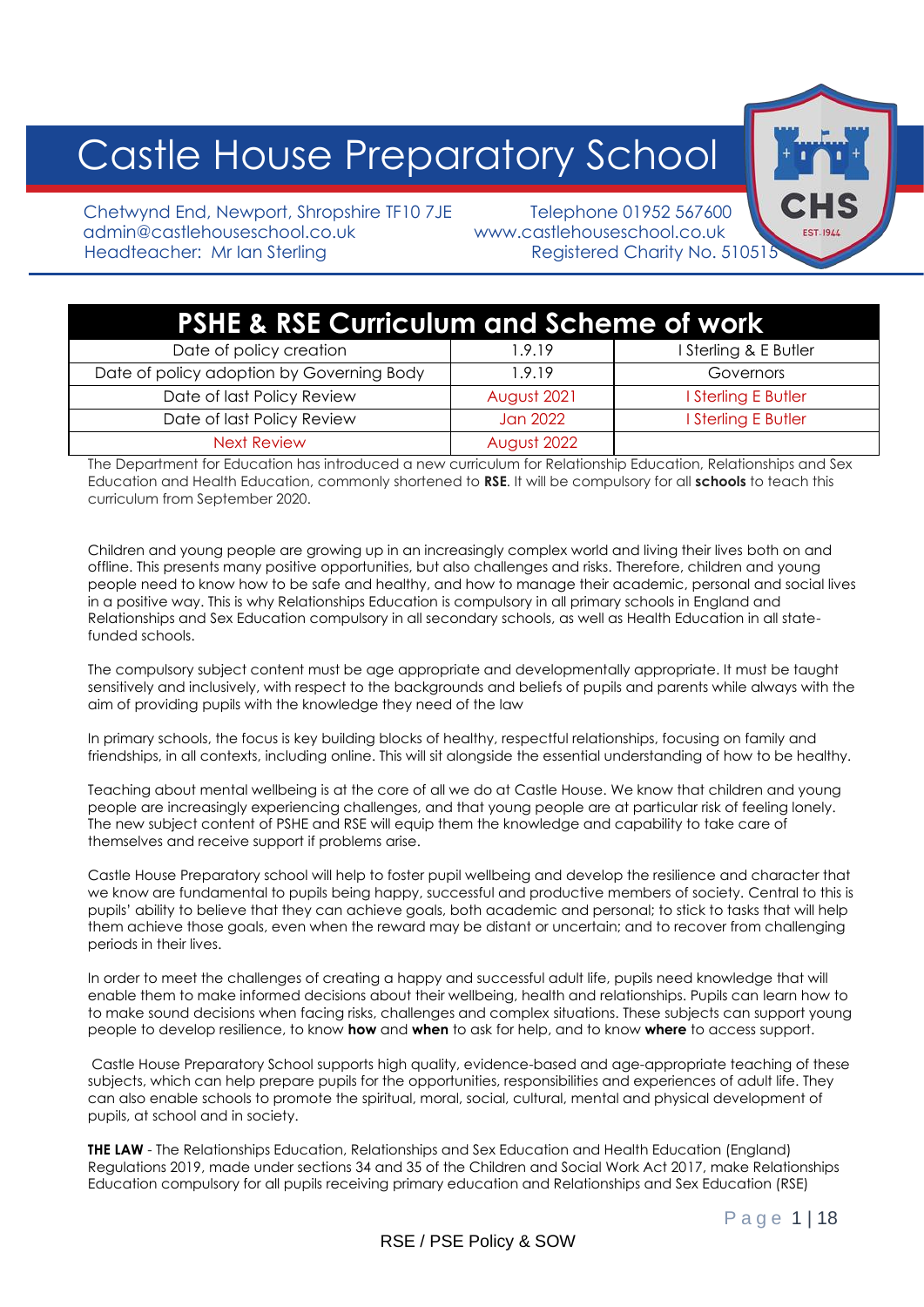compulsory for all pupils receiving secondary education.

They also make Health Education compulsory in all schools except independent schools. Personal, Social, Health and Economic Education (PSHE) continues to be compulsory in independent schools.

This policy also sets out both the rights of parents/carers to withdraw pupils from sex education (but not Relationships or Health Education) and the process that head teachers should follow in considering a request from a parent. Parents have the right to request that their child be withdrawn from some or all of sex education delivered as part of statutory RSE.

Schools are free to determine how to deliver RSE in the context of a broad and balanced curriculum. Effective teaching in these subjects will ensure that core knowledge is broken down into units of manageable size and communicated clearly to pupils, in a carefully sequenced way, within a planned programme or lessons.

Castle House Preparatory School is aware that for many young people the distinction between the online world and other aspects of life is less marked than for some adults. Young people often operate very freely in the online world and are likely to spend a substantial amount of time online. Topics and issues outlined here are likely to be encountered by pupils online, this will be taken into account when planning how to support them in distinguishing between different types of online content and this should lead to informed decision making. **Our bi-annual CEOP training for pupils enhances pupil knowledge alongside the PSHE/RSE timetable.** 

The internet and social media have other important characteristics which young people should be aware of in order to help them use them safely. SOCIAL MEDIA users are sometimes prepared to say things in more extreme, unkind or exaggerated ways than they might in face-to-face situations, and some users present highly exaggerated or idealised profiles of themselves online. Some platforms attract large numbers of users with similar, sometimes extreme, views, who do not welcome dissent or debate. Young people should be aware that certain websites may share personal data about their users, and information collected on their internet use, for commercial purposes (i.e. to enable targeted advertising). In addition, criminals can operate online scams, for example using fake websites or emails to extort money or valuable personal information. This information can be used to the detriment of the person or wider society. Castle House Preparatory School will take these factors into account when planning teaching of these subjects to ensure pupils know how to keep themselves and their personal information safe.

#### **What is relationships and sex education?**

Relationships and sex education (RSE) is learning about the emotional, social and physical aspects of growing up, relationships, sex, human sexuality and sexual health. It should equip children and young people with the information, skills and positive values to have safe, fulfilling relationships, to enjoy their sexuality and to take responsibility for their sexual health and well-being.

#### **Castle House Preparatory School follows DfE guidance:**

• **Relationships Education, Relationships and Sex Education (RSE)and Health Education.**

 [Relationships Education, Relationships and Sex Education and Health Education guidance](https://assets.publishing.service.gov.uk/government/uploads/system/uploads/attachment_data/file/1019542/Relationships_Education__Relationships_and_Sex_Education__RSE__and_Health_Education.pdf)  [\(publishing.service.gov.uk\)](https://assets.publishing.service.gov.uk/government/uploads/system/uploads/attachment_data/file/1019542/Relationships_Education__Relationships_and_Sex_Education__RSE__and_Health_Education.pdf)

#### • **Keeping Children Safe in Education 2021**

[Keeping children safe in education 2021 \(publishing.service.gov.uk\)](https://assets.publishing.service.gov.uk/government/uploads/system/uploads/attachment_data/file/1021914/KCSIE_2021_September_guidance.pdf)

#### • **Guidance for Personal Social Health and Economic (PSHE) Education 2019**

[Personal, social, health and economic \(PSHE\) education -](https://www.gov.uk/government/publications/personal-social-health-and-economic-education-pshe/personal-social-health-and-economic-pshe-education) GOV.UK (www.gov.uk)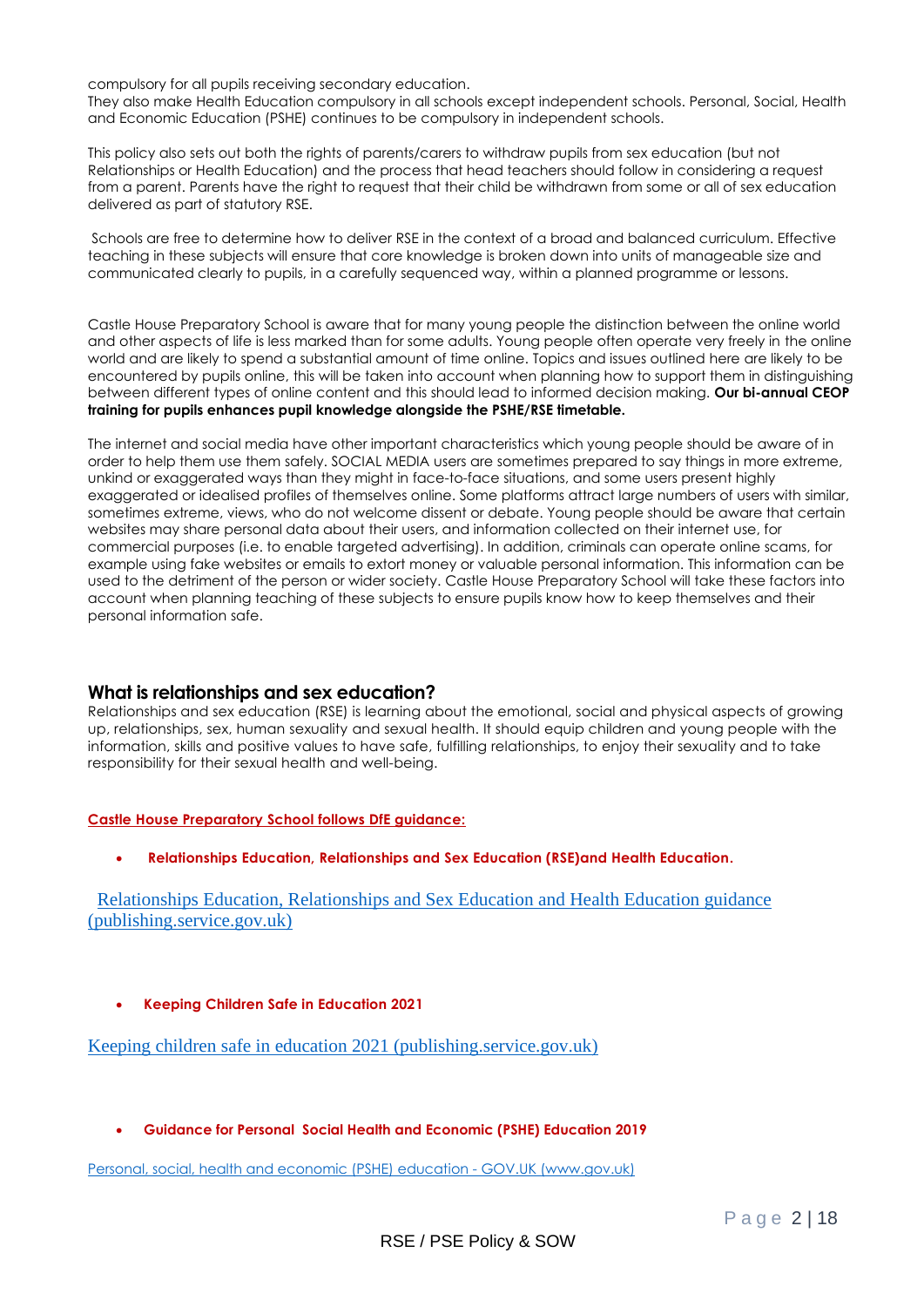#### **The Sex Education Forum believes that good quality RSE is an entitlement for all children and young people and must:**

- Be accurate and factual, covering a comprehensive range of information about sex, relationships, the law and sexual health, in order to make informed choices. In schools this should be part of compulsory curriculum provision;
- Be positively inclusive in terms of gender, sexual orientation, disability, ethnicity, culture, age, religion or belief or other life-experience particularly HIV status and pregnancy;
- Include the development of skills to support healthy and safe relationships and ensure good communication about these issues;
- Promote a critical awareness of the different attitudes and views on sex and relationships within society such as peer norms and those portrayed in the media;
- Provide opportunities for reflection in order to nurture personal values based on mutual respect and care;
- Be part of lifelong learning, starting early in childhood and continuing throughout life. It should reflect the age and level of the learner;
- Ensure children and young people are clearly informed of their rights such as how they can access confidential advice and health services within the boundaries of safeguarding;
- Be relevant and meet the needs of children and young people, and actively involve them as participants, advocates and evaluators in developing good quality provision;
- Be delivered by competent and confident educators;
- Be provided within a learning environment which is safe for the children, young people and adults involved and based on the principle that prejudice, discrimination and bullying are harmful and unacceptable.

#### **Arrangements for Teaching at Castle House School**

All classes from Reception to Year 6 have a weekly RSE / PSHE Session. This is delivered by the Form Teacher and, in the case of more emotive topics for RSE, is delivered to **Years 5&6 by Mrs Butler, (Designated Safeguarding lead/Head of Pastoral Care) and by Mr Hill, (Year 6 Form Tutor, Deputy Head and Head of Curriculum Development).** All classes have a half termly session for the whole afternoon, which focuses in on their current learning allowing more time for discussion and reflection for the benefit of all pupils.

Pupils at Castle House Preparatory School receive extra training in addition to the RSE/PSHE curriculum. There are bi-annual visits from CEOP (West Mercia Police) for continued training in online safety and the STAR DRUGS programme. We also have regular visits from the NSPCC to deliver their Speak Out Stay Safe programme, and this is reinforced in our curriculum on a regular basis.

We also hold a whole school Pastoral assembly every Monday with Mr Hill and Mrs Butler, where a planned range of topics are covered to enhance the PSHE curriculum in detail, plus all aspects of FBV. Mrs Butler will hold several Mental Health Workshops throughout the year for all Year groups age appropriately.

#### **Safeguarding**

The **statutory guidance on safeguarding for children in schools and colleges** requires schools to ensure that children are taught about safeguarding, including online safety. Schools should consider this as part of providing a broad and balanced curriculum'. Effective PSHE education supports safeguarding by delivering protective learning opportunities on a range of potential safeguarding issues identified by Ofsted in the guidance **Inspecting Safeguarding in Early Years, Education and Skills Settings**, including:

- neglect
- physical abuse
- sexual abuse
- emotional abuse
- bullying, including online bullying and prejudice-based bullying
- racist, disability and homophobic or transphobic abuse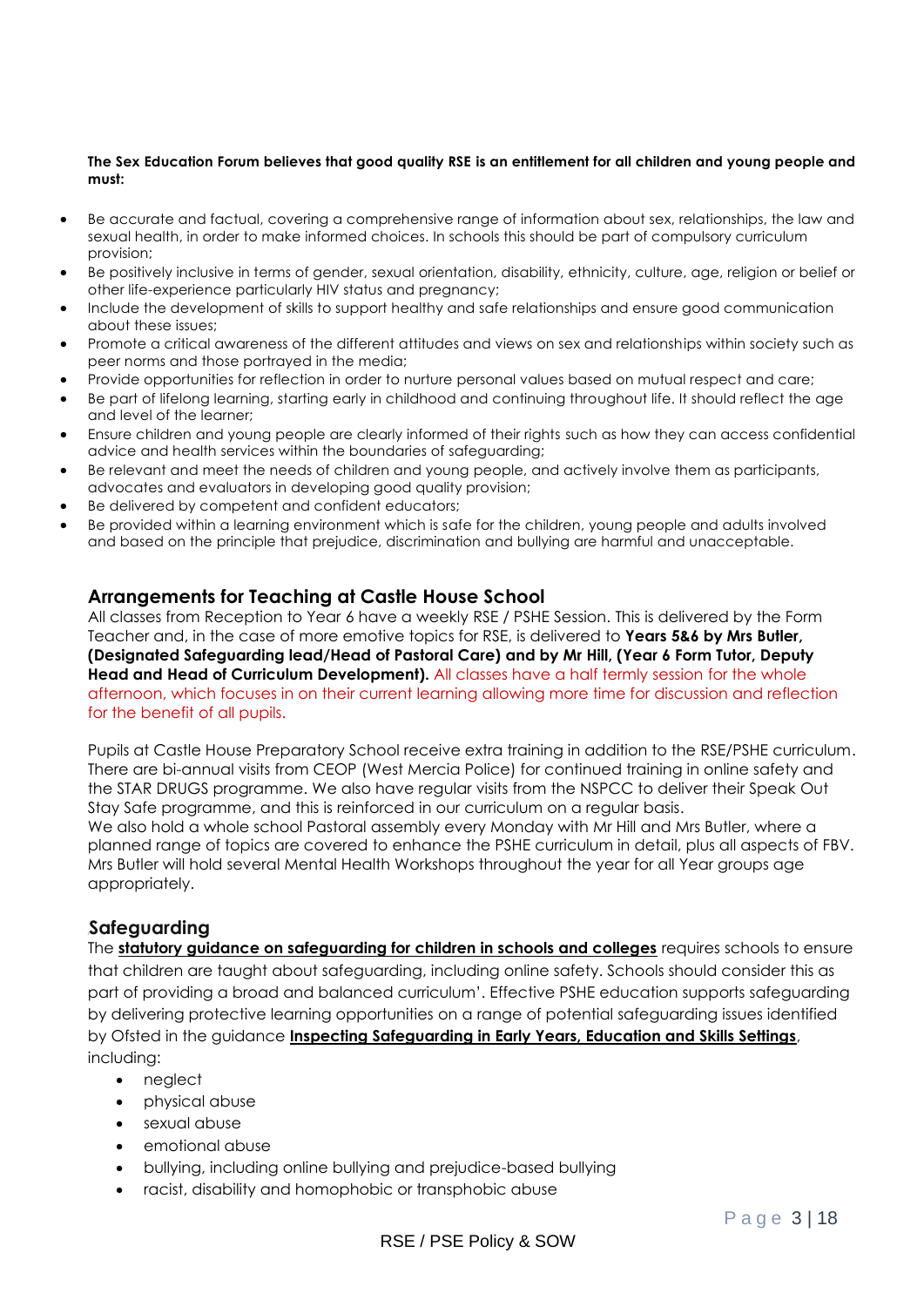- gender-based violence/violence against women and girls
- peer-on-peer abuse, such as sexual violence and harassment
- radicalisation and/or extremist behaviour
- risks linked to using technology and social media, including online bullying; the risks of being groomed online for exploitation or radicalisation; and risks of accessing and generating inappropriate content, for example 'sexting'
- substance misuse
- domestic abuse
- female genital mutilation
- forced marriage
- poor parenting

|                   | Autumn 1                            | Autumn 2                                                          | Spring 1                                                             | Spring 2                                                   | Summer 1                                                              | Summer 2                                                            |
|-------------------|-------------------------------------|-------------------------------------------------------------------|----------------------------------------------------------------------|------------------------------------------------------------|-----------------------------------------------------------------------|---------------------------------------------------------------------|
| Year 1            | <b>KS1 TEAM</b><br>(Relationships)  | <b>KS1 Think Positive</b><br>(Health and<br>Wellbeing)            | <b>KS1 Diverse Britain</b><br>(Living in the Wider<br>World)         | <b>KS1 Be Yourself</b><br>(Relationships)                  | <b>KS1 It's My Body</b><br>(Health and<br>Wellbeing)                  | <b>KS1 Aiming High</b><br>(Living in the<br>Wider World)            |
| Year 2            | <b>KS1 VIPs</b><br>(Relationships)  | <b>KS1 Safety First</b><br>(Health and<br>Wellbeing)              | <b>KS1 One World</b><br>(Living in the Wider<br>World)               | <b>KS1 Digital</b><br><b>Wellbeing</b><br>(Relationships)  | <b>KS1 Money</b><br><b>Matters</b><br>(Living in the<br>Wider World)  | <b>KS1 Growing Up</b><br>(Health and<br>Wellbeing)                  |
| Year <sub>3</sub> | <b>LKS2 TEAM</b><br>(Relationships) | <b>LKS2 Think</b><br><b>Positive (Health</b><br>and Wellbeing)    | <b>LKS2 Diverse Britain</b><br>(Living in the Wider<br>World)        | <b>LKS2 Be Yourself</b><br>(Relationships)                 | LKS2 It's My<br><b>Body</b> (Health<br>and Wellbeing)                 | <b>LKS2 Aiming</b><br><b>High</b> (Living in<br>the Wider<br>World) |
| Year 4            | <b>LKS2 VIPS</b><br>(Relationships) | <b>LKS2 Safety First</b><br>(Health and<br>Wellbeing)             | <b>LKS2 One World</b><br>(Living in the Wider<br>World)              | <b>LKS2 Digital</b><br><b>Wellbeing</b><br>(Relationships) | <b>LKS2 Money</b><br><b>Matters</b><br>(Living in the<br>Wider World) | <b>LKS2 Growing</b><br><b>Up</b> (Health and<br>Wellbeing)          |
| Year 5            | <b>UKS2 TEAM</b><br>(Relationships) | <b>UKS2 Think</b><br><b>Positive</b><br>(Health and<br>Wellbeing) | <b>UKS2 Diverse</b><br><b>Britain</b> (Living in the<br>Wider World) | <b>UKS2 Be Yourself</b><br>(Relationships)                 | <b>UKS2 It's My</b><br><b>Body</b><br>(Health and<br>Wellbeing)       | <b>UKS2 Aiming</b><br><b>High</b> (Living in<br>the Wider<br>World) |
| Year 6            | <b>UKS2 VIPS</b><br>(Relationships) | <b>UKS2 Safety First</b><br>(Health and<br>Wellbeing)             | <b>UKS2 One World</b><br>(Living in the Wider<br>World)              | <b>UKS2 Digital</b><br><b>Wellbeing</b><br>(Relationships) | <b>UKS2 Money</b><br><b>Matters</b><br>(Living in the<br>Wider World) | <b>UKS2 Growing</b><br><b>Up</b> (Health and<br>Wellbeing)          |

#### **HEALTH AND WELL BEING KS1**

- **H1**. about what keeping healthy means; different ways to keep healthy
- **H2**. about foods that support good health and the risks of eating too much sugar
- **H3**. about how physical activity helps us to stay healthy; and ways to be physically active everyday
- **H4**. about why sleep is important and different ways to rest and relax
- **H5**. simple hygiene routines that can stop germs from spreading
- **H6**. that medicines (including vaccinations and immunisations and those that support allergic reactions) can help people to stay healthy
- **H7**. about dental care and visiting the dentist; how to brush teeth correctly; food and drink that support dental health

**H9**. about different ways to learn and play; recognising the importance of knowing when to take a break from time online or TV

**H10**. about the people who help us to stay physically healthy

**H11**. about different feelings that humans can experience

**H12**. how to recognise and name different feelings

**H13**. how feelings can affect people's bodies and how they behave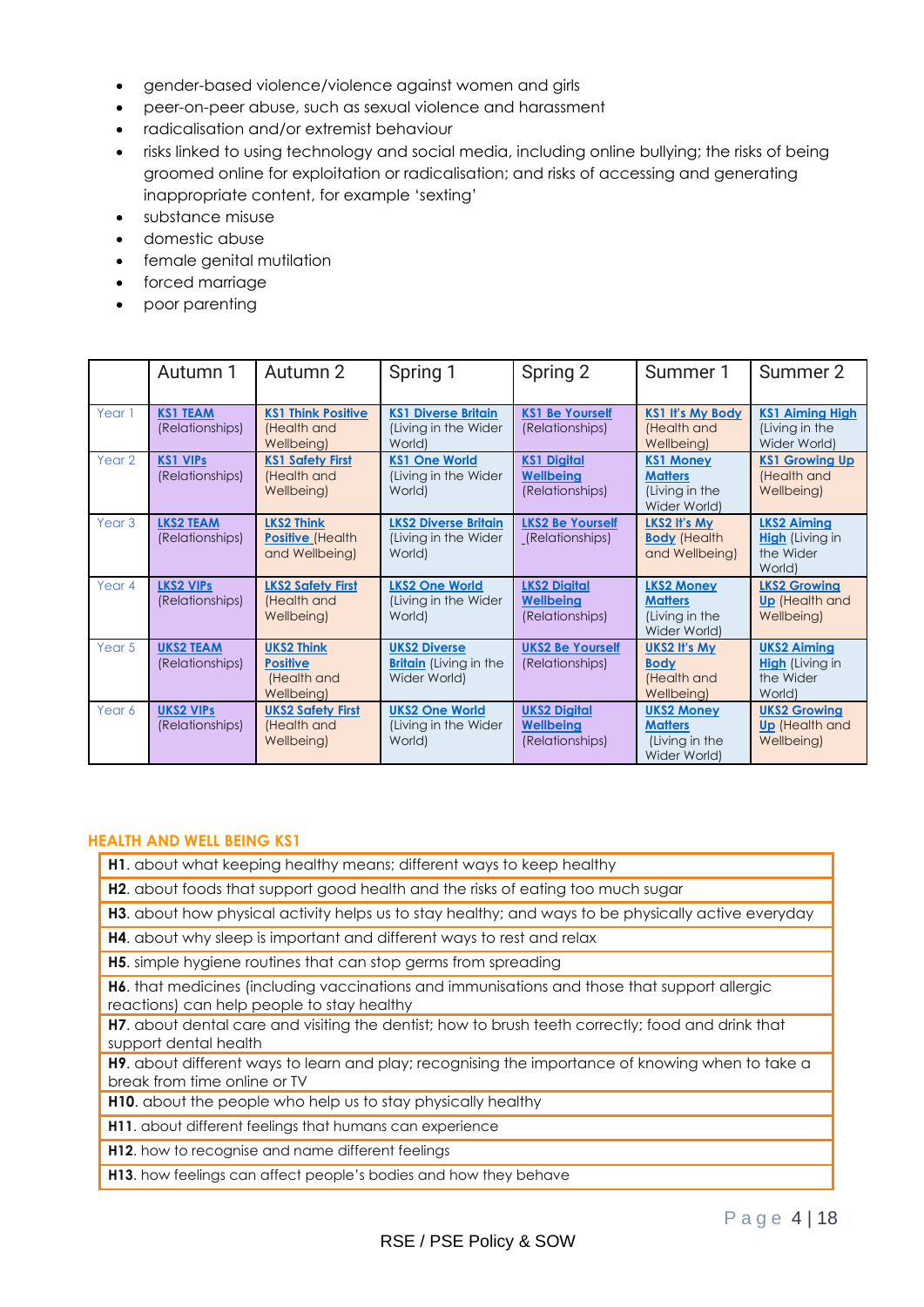**H14**. how to recognise what others might be feeling

**H15**. to recognise that not everyone feels the same at the same time, or feels the same about the same thinas

**H16**. about ways of sharing feelings; a range of words to describe feelings

**H17**. about things that help people feel good (e.g. playing outside, doing things they enjoy, spending time with family, getting enough sleep)

**H19.** to recognise when they need help with feelings; that it is important to ask for help with feelings; and how to ask for it

**H20**. about change and loss (including death); to identify feelings associated with this; to recognise what helps people to feel better

**H21**. to recognise what makes them special

**H22**. to recognise the ways in which we are all unique

**H24**. how to manage when finding things difficult

**H25**. to name the main parts of the body including external genitalia (e.g. vulva, vagina, penis, testicles)

**H26**. about growing and changing from young to old and how people's needs change

**H27**. about preparing to move to a new class/year group

**H28**. about rules and age restrictions that keep us safe

**H28**. about rules and age restrictions that keep us safe

**H29**. to recognise risk in simple everyday situations and what action to take to minimise harm

**H30**. about how to keep safe at home (including around electrical appliances) and fire safety (e.g. not playing with matches and lighters)

**H32**. ways to keep safe in familiar and unfamiliar environments (e.g. beach, shopping centre, park, swimming pool, on the street) and how to cross the road safely

**H33.** about the people whose job it is to help keep us safe

**H34**. basic rules to keep safe online, including what is meant by personal information and what should be kept private; the importance of telling a trusted adult if they come across something that scares them **H36**. how to get help in an emergency (how to dial 999 and what to say)

**H37**. about things that people can put into their body or on their skin; how these can affect how people feel

#### **HEALTH AND WELL BEING KS2**

**H1.** how to make informed decisions about health

**H2.** about the elements of a balanced, healthy lifestyle

**H3.** about choices that support a healthy lifestyle, and recognise what might influence these

**H4.** how to recognise that habits can have both positive and negative effects on a healthy lifestyle

**H5.** about what good physical health means; how to recognise early signs of physical illness

**H6.** about what constitutes a healthy diet; how to plan healthy meals; benefits to health and wellbeing of eating nutritionally rich foods; risks associated with not eating a healthy diet including obesity and tooth decay.

**H7.** how regular (daily/weekly) exercise benefits mental and physical health (e.g. walking or cycling to school, daily active mile); recognise opportunities to be physically active and some of the risks associated with an inactive lifestyle

**H8.** about how sleep contributes to a healthy lifestyle; routines that support good quality sleep; the effects of lack of sleep on the body, feelings, behaviour and ability to learn

**H9**. that bacteria and viruses can affect health; how everyday hygiene routines can limit the spread of infection; the wider importance of personal hygiene and how to maintain it

**H10.** how medicines, when used responsibly, contribute to health; that some diseases can be prevented by vaccinations and immunisations; how allergies can be managed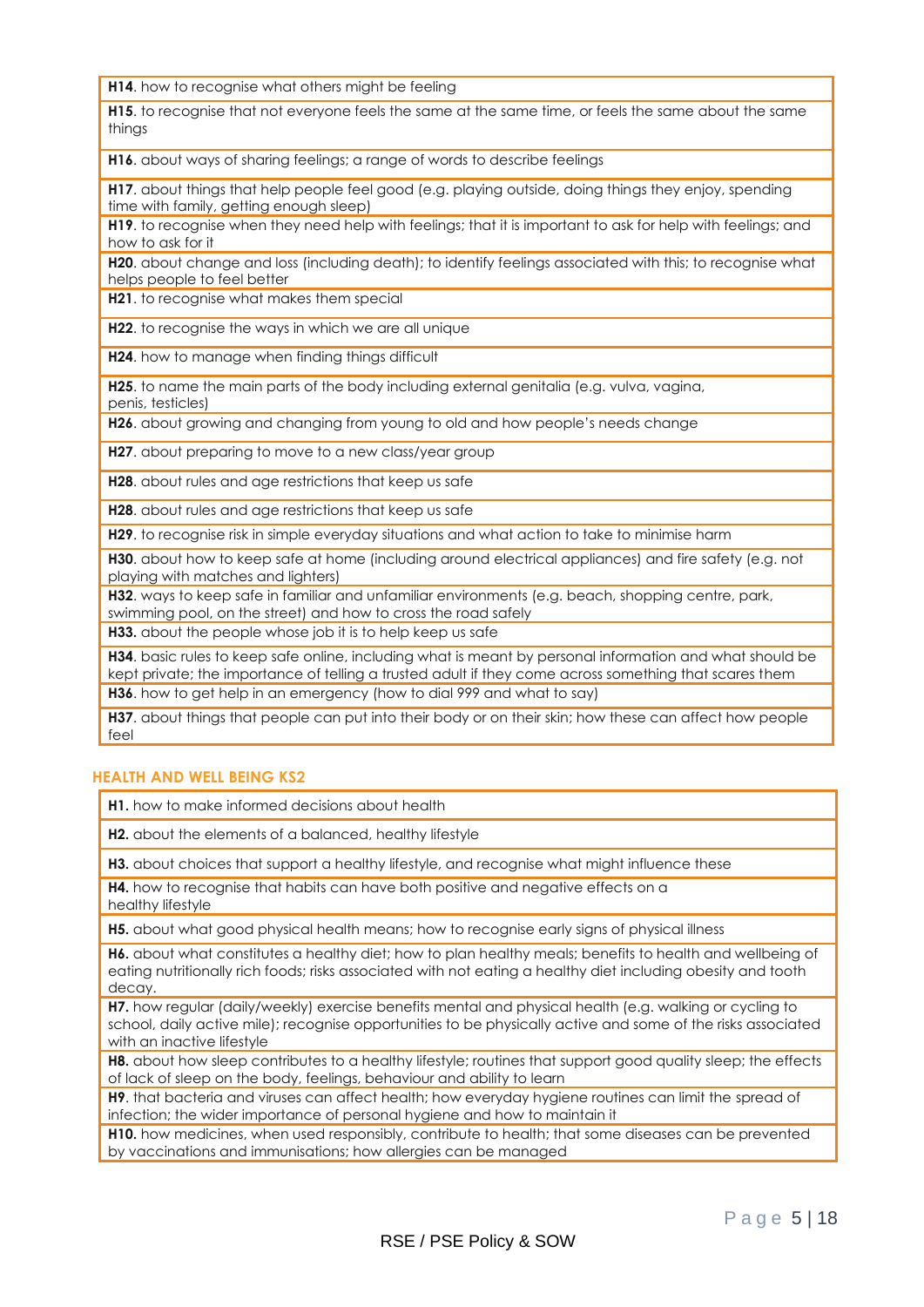**H11.** how to maintain good oral hygiene (including correct brushing and flossing); why regular visits to the dentist are essential; the impact of lifestyle choices on dental care (e.g. sugar consumption/acidic drinks such as fruit juices, smoothies and fruit teas; the effects of smoking)

**H12**. about the benefits of sun exposure and risks of overexposure; how to keep safe from sun damage and sun/heat stroke and reduce the risk of skin cancer

**H13**. about the benefits of the internet; the importance of balancing time online with other activities; strategies for managing time online

**H14**. how and when to seek support, including which adults to speak to in and outside school, if they are worried about their health

**H15**. that mental health, just like physical health, is part of daily life; the importance of taking care of mental health

**H16**. about strategies and behaviours that support mental health — including how good quality sleep, physical exercise/time outdoors, being involved in community groups, doing things for others, clubs, and activities, hobbies and spending time with family and friends can support mental health and wellbeing

**H17**. to recognise that feelings can change over time and range in intensity

**H18**. about everyday things that affect feelings and the importance of expressing feelings

**H19.** a varied vocabulary to use when talking about feelings; about how to express feelings in different ways

**H20.** strategies to respond to feelings, including intense or conflicting feelings; how to manage and respond to feelings appropriately and proportionately in different situations

**H21**. to recognise warning signs about mental health and wellbeing and how to seek support for themselves and others

**H22**. to recognise that anyone can experience mental ill health; that most difficulties can be resolved with help and support; and that it is important to discuss feelings with a trusted adult

**H23**. about change and loss, including death, and how these can affect feelings; ways of expressing and managing grief and bereavement

**H24**. problem-solving strategies for dealing with emotions, challenges and change, including the transition to new schools

**H25.** about personal identity; what contributes to who we are (e.g. ethnicity, family, gender, faith, culture, hobbies, likes/dislikes)

**H26**. that for some people gender identity does not correspond with their biological sex

**H27**. to recognise their individuality and personal qualities

**H28**. to identify personal strengths, skills, achievements and interests and how these contribute to a sense of self-worth

**H29.** about how to manage setbacks/perceived failures, including how to re-frame unhelpful thinking

**H30**. to identify the external genitalia and internal reproductive organs in males and females and how the process of puberty relates to human reproduction

**H31**. to identify the external genitalia and internal reproductive organs in males and females and how the process of puberty relates to human reproduction

**H32**. about how hygiene routines change during the time of puberty, the importance of keeping clean and how to maintain personal hygiene

**H33.** about the processes of reproduction and birth as part of the human life cycle; how babies are conceived and born (and that there are ways to prevent a baby being made); how babies need to be cared for<sup>1</sup>

**H34**. about where to get more information, help and advice about growing and changing, especially about puberty

**H35**. about the new opportunities and responsibilities that increasing independence may bring

**H36**. strategies to manage transitions between classes and key stages

**H37.** reasons for following and complying with regulations and restrictions (including age restrictions); how they promote personal safety and wellbeing with reference to social media, television programmes, films, games and online gaming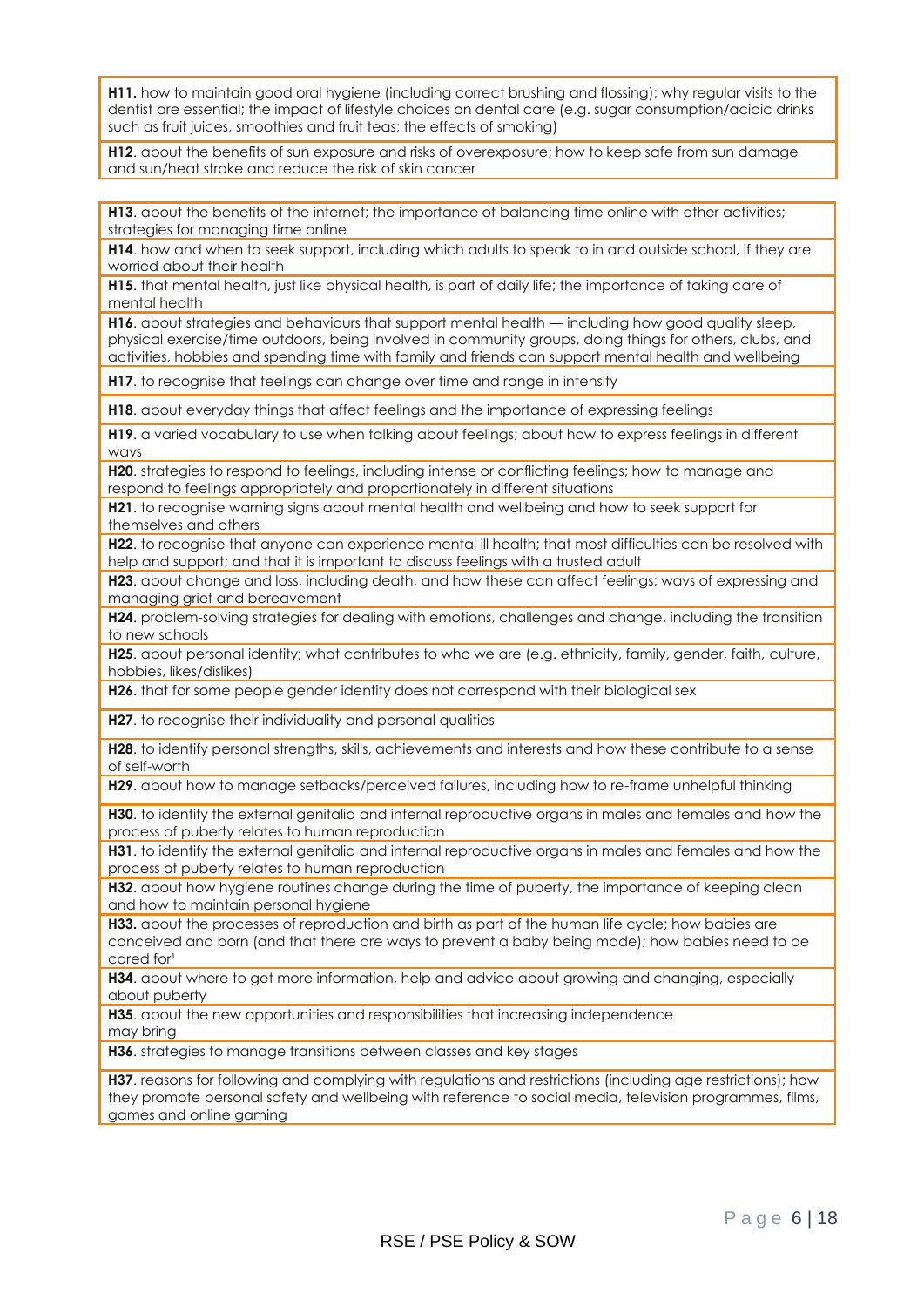**H38**. How to predict , assess and manage risk in different situations

**H39**. About hazards(including fire risks) that may cause harm, injury or risk in the home and what they can do to reduce risk and keep safe.

**H40** about the importance of taking medicines correctly and using household products safely eg following instructions

**H41** strategies for keeping safe in the local environment or unfamiliar places ( rail, water, road) and firework safety, safe use of digital devices when out and about.

**H42**. About the importance of keeping personal information private, startegies for keeping safe online including how to manage requests for personal information or images of themselves and others, what to do if frightened or worried and how to report concerns , inappropriate content and contact

**H43**.about what is meant by first aid, basic techniques for dealing with common injury.

**H44**. How to respond and react in an emergency situation, how to identify situations which may require emergency services, know how to contact and what to say.

**H45**. That FGM is against British law, what to do and whom to tell if they think they or someone they know may be at risk.

**H46**., about the risks and effects of legal drugs common to everyday life ( eg cigarrey, e-cigarettes/vaping, alcohol and medicines) and their impact on health, to recognise That drug use may become a habit and is difficult to break.

**H47** to recognise that there are a laws surrounding the use of legal drugs, and that some drugs are illegal to own, use or give to theirs.

**H48**.about why people choose to use or not use drugs including alcohol o and smoking/vaping.

**H49** about the mixed messages in the media about drugs including alcohol, smoking/vaping

**H50**.about the organisations that can support people concerning alcohol, tobacco, nicotine or other drug use, who to talk to if they have concerns.

#### **Relationships KS1**

**R1.** About the roles different people (e.g. acquaintances, friends and relatives) play in our lives

**R2.** To identify the people who love and care for them and what they do to help them feel cared for

**R3.** About different types of families including those that may be different to their own

**R4.** to recognise what is fair and unfair, kind and unkind, what is right and wrong

**R5.** That it is important to tell someone (such as their teacher) if something about their family makes them unhappy or worried

R6. About how people make friends and what makes a good friendship

**R7.** About how to recognise when they or someone else feels lonely and what to do

**R8.** Simple strategies to resolve arguments between friends positively

**R9.** How to ask for help if a friendship is making them feel unhappy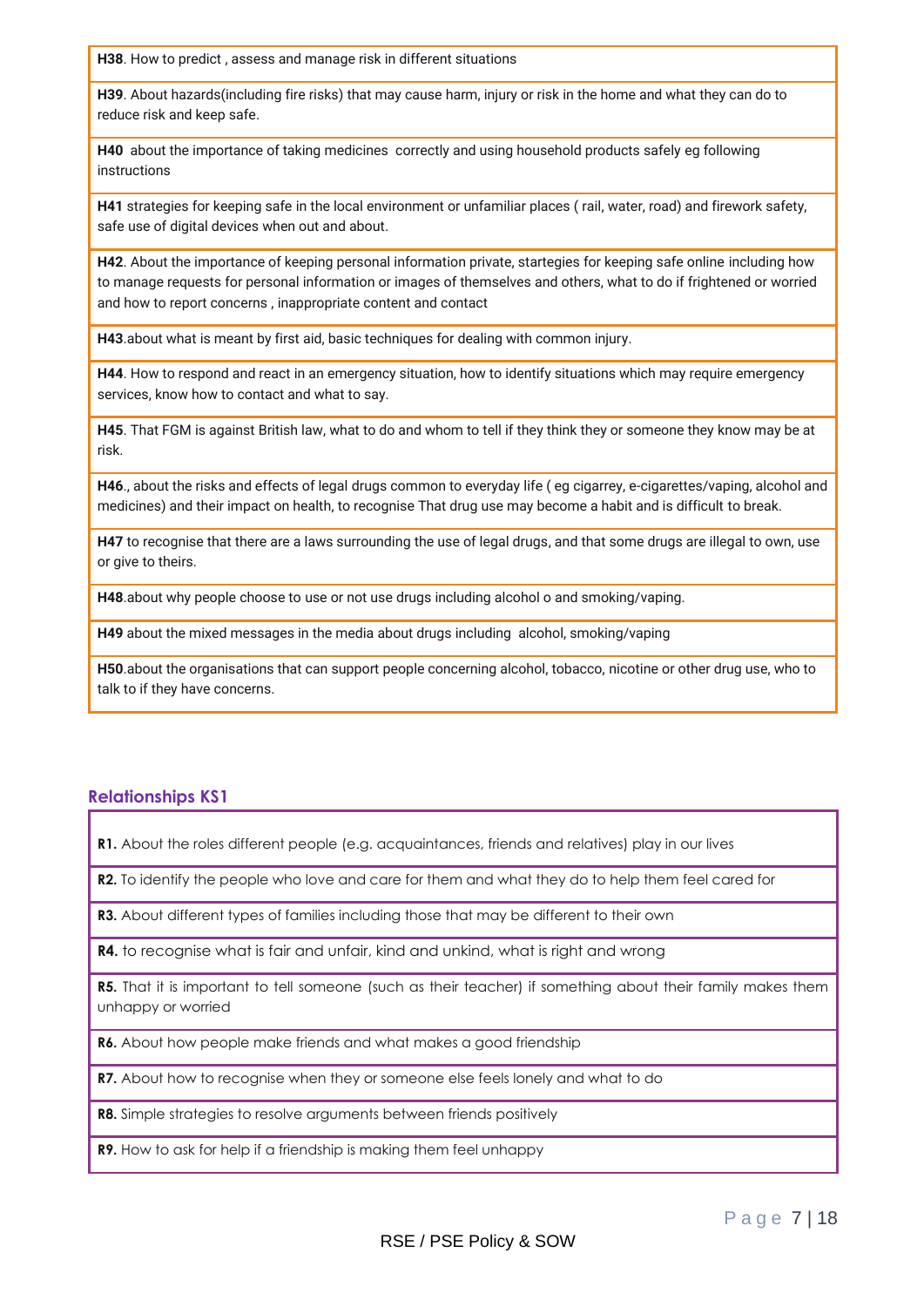**R10.** That bodies and feelings can be hurt by words and actions; that people can say hurtful things online

**R11.** About how people may feel if they experience hurtful behaviour or bullying

**R12.** That hurtful behaviour (offline and online) including teasing, name-calling, bullying and deliberately excluding others is not acceptable; how to report bullying; the importance of telling a trusted adult

**R13.** To recognise that some things are private and the importance of respecting privacy; that parts of their body covered by underwear are private

**R14.** That sometimes people may behave differently online, including by pretending to be someone they are not

**R15.** How to respond safely to adults they don't know

**R16.** About how to respond if physical contact makes them feel uncomfortable or unsafe

**R17.** About knowing there are situations when they should ask for permission and also when their permission should be sought

**R18**. About the importance of not keeping adults' secrets (only happy surprises that others will find out about eventually)

**R19**. Basic techniques for resisting pressure to do something they don't want to do and which may make them unsafe

**R20**. What to do if they feel unsafe or worried for themselves or others; who to ask for help and vocabulary to use when asking for help; importance of keeping trying until they are heard

**R21**. About what is kind and unkind behaviour, and how this can affect others

**R22.** About how to treat themselves and others with respect; how to be polite and courteous

**R23**. To recognise the ways in which they are the same and different to others

**R24**. How to listen to other people and play and work cooperatively

**R25**. How to talk about and share their opinions on things that matter to them

#### **Relationships KS2**

**R1.** to recognise that there are different types of relationships (e.g. friendships, family relationships, romantic relationships, online relationships)

**R2.** that people may be attracted to someone emotionally, romantically and sexually; that people may be attracted to someone of the same sex or different sex to them; that gender identity and sexual orientation are different

**R3.** about marriage and civil partnership as a legal declaration of commitment made by two adults who love and care for each other, which is intended to be lifelong

**R4.** that forcing anyone to marry against their will is a crime; that help and support is available to people who are worried about this for themselves or others

**R5.** that people who love and care for each other can be in a committed relationship (e.g. marriage), living together, but may also live apart

**R6.** that a feature of positive family life is caring relationships; about the different ways in which people care for one another

**R7.** to recognise and respect that there are different types of family structure (including single parents, same-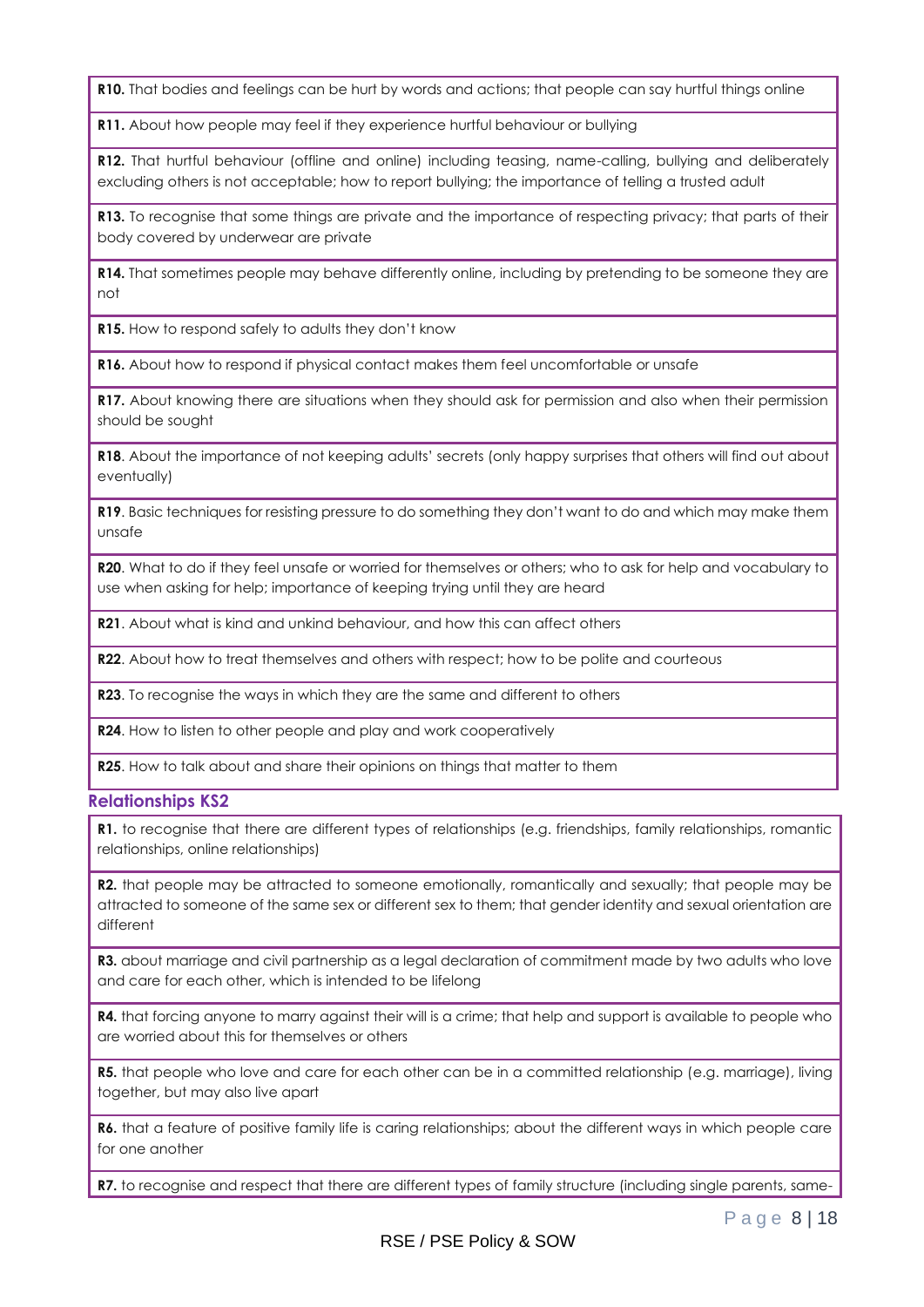sex parents, step-parents, blended families, foster parents); that families of all types can give family members love, security and stability

**R8.** to recognise other shared characteristics of healthy family life, including commitment, care, spending time together; being there for each other in times of difficulty

**R9.** how to recognise if family relationships are making them feel unhappy or unsafe, and how to seek help or advice

**R10.** about the importance of friendships; strategies for building positive friendships; how positive friendships support wellbeing

**R11.** what constitutes a positive healthy friendship (e.g. mutual respect, trust, truthfulness, loyalty, kindness, generosity, sharing interests and experiences, support with problems and difficulties); that the same principles apply to online friendships as to face-to-face relationships

**R12.** to recognise what it means to 'know someone online' and how this differs from knowing someone faceto-face; risks of communicating online with others not known face-to-face

**R13.** the importance of seeking support if feeling lonely or excluded

**R15.** strategies for recognising and managing peer influence and a desire for peer approval in friendships; to recognise the effect of online actions on others

**R16.** how friendships can change over time, about making new friends and the benefits of having different types of friends

**R17.** that friendships have ups and downs; strategies to resolve disputes and reconcile differences positively and safely

**R18**. to recognise if a friendship (online or offline) is making them feel unsafe or uncomfortable; how to manage this and ask for support if necessary

**R19**. about the impact of bullying, including offline and online, and the consequences of hurtful behaviour

**R20**. strategies to respond to hurtful behaviour experienced or witnessed, offline and online (including teasing, name-calling, bullying, trolling, harassment or the deliberate excluding of others); how to report concerns and get support

**R21**. about discrimination: what it means and how to challenge it

**R22**. about privacy and personal boundaries; what is appropriate in friendships and wider relationships (including online);

**R23**. about why someone may behave differently online, including pretending to be someone they are not; strategies for recognising risks, harmful content and contact; how to report concerns

**R24.** how to respond safely and appropriately to adults they may encounter (in all contexts including online) whom they do not know

**R25.** recognise different types of physical contact; what is acceptable and unacceptable; strategies to respond to unwanted physical contact

**R26**. about seeking and giving permission (consent) in different situations

**R27**. about keeping something confidential or secret, when this should (e.g. a birthday surprise that others will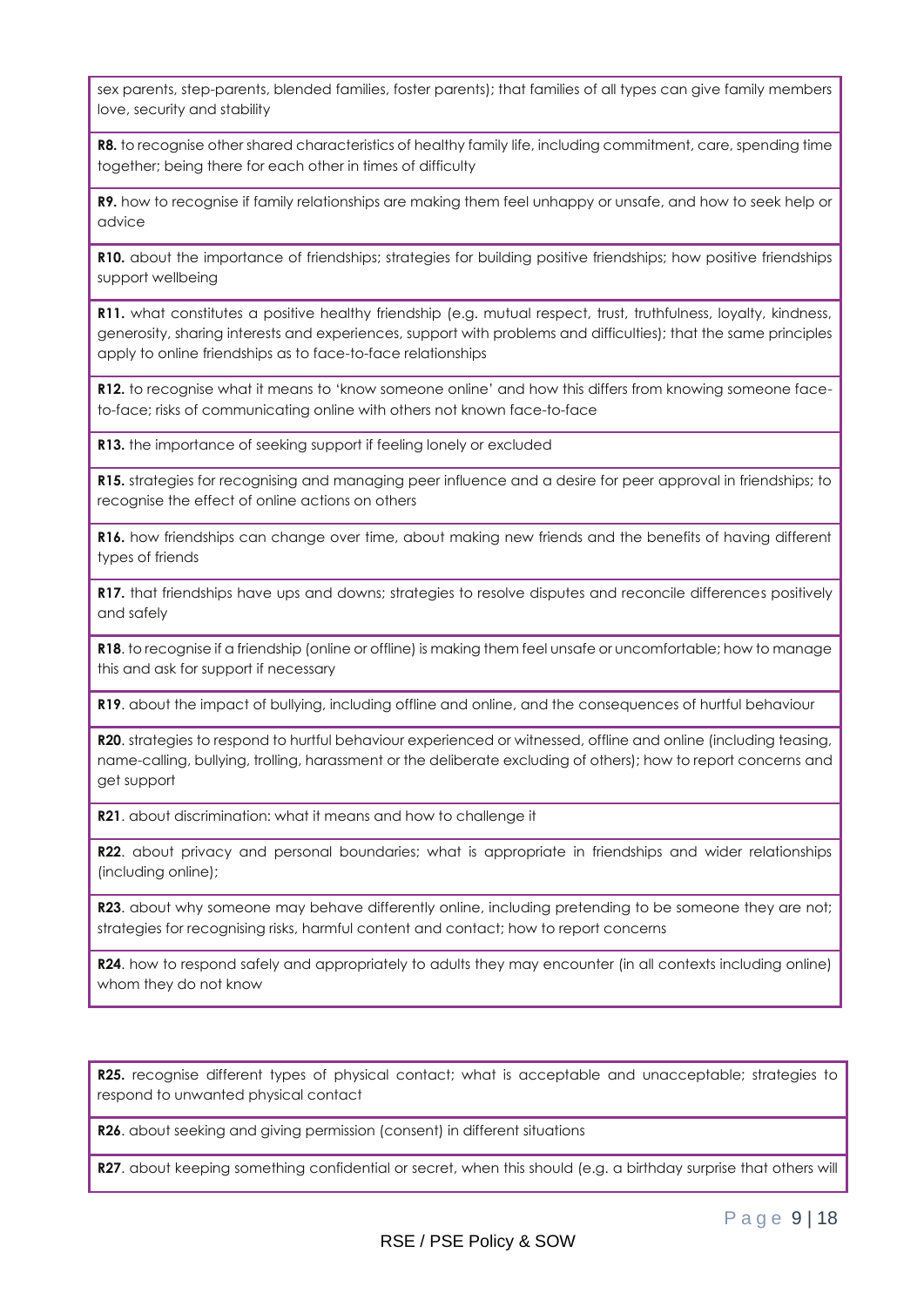find out about) or should not be agreed to, and when it is right to break a confidence or share a secret

**R28**. how to recognise pressure from others to do something unsafe or that makes them feel uncomfortable and strategies for managing this

**R29.** where to get advice and report concerns if worried about their own or someone else's personal safety (including online)

**H29**. about how to manage setbacks/perceived failures, including how to re-frame unhelpful thinking

**R30**. that personal behaviour can affect other people; to recognise and model respectful behaviour online

**R31**. to recognise the importance of self-respect and how this can affect their thoughts and feelings about themselves; that everyone, including them, should expect to be treated politely and with respect by others (including when online and/or anonymous) in school and in wider society; strategies to improve or support courteous, respectful relationships

**R32.** about respecting the differences and similarities between people and recognising what they have in common with others e.g. physically, in personality or background

**R33**. to listen and respond respectfully to a wide range of people, including those whose traditions, beliefs and lifestyle are different to their own

**R34**. how to discuss and debate topical issues, respect other people's point of view and constructively challenge those they disagree with.

#### **Living in the wider world. KS1**

**L1.** about what rules are, why they are needed, and why different rules are needed for different situations

**L2.** how people and other living things have different needs; about the responsibilities of caring for them

**L3.** about things they can do to help look after their environment

**L4.** about the different groups they belong to

**L5.** about the different roles and responsibilities people have in their community

**L6.** to recognise the ways they are the same as, and different to, other people

**L7.** about how the internet and digital devices can be used safely to find things out and to communicate with others

**L8.** about the role of the internet in everyday life

**L9.** that not all information seen online is true

**L10.** what money is; forms that money comes in; that money comes from different sources

**L11.** that people make different choices about how to save and spend money

**L12.** about the difference between needs and wants; that sometimes people may not always be able to have the things they want

**L13.** that money needs to be looked after; different ways of doing this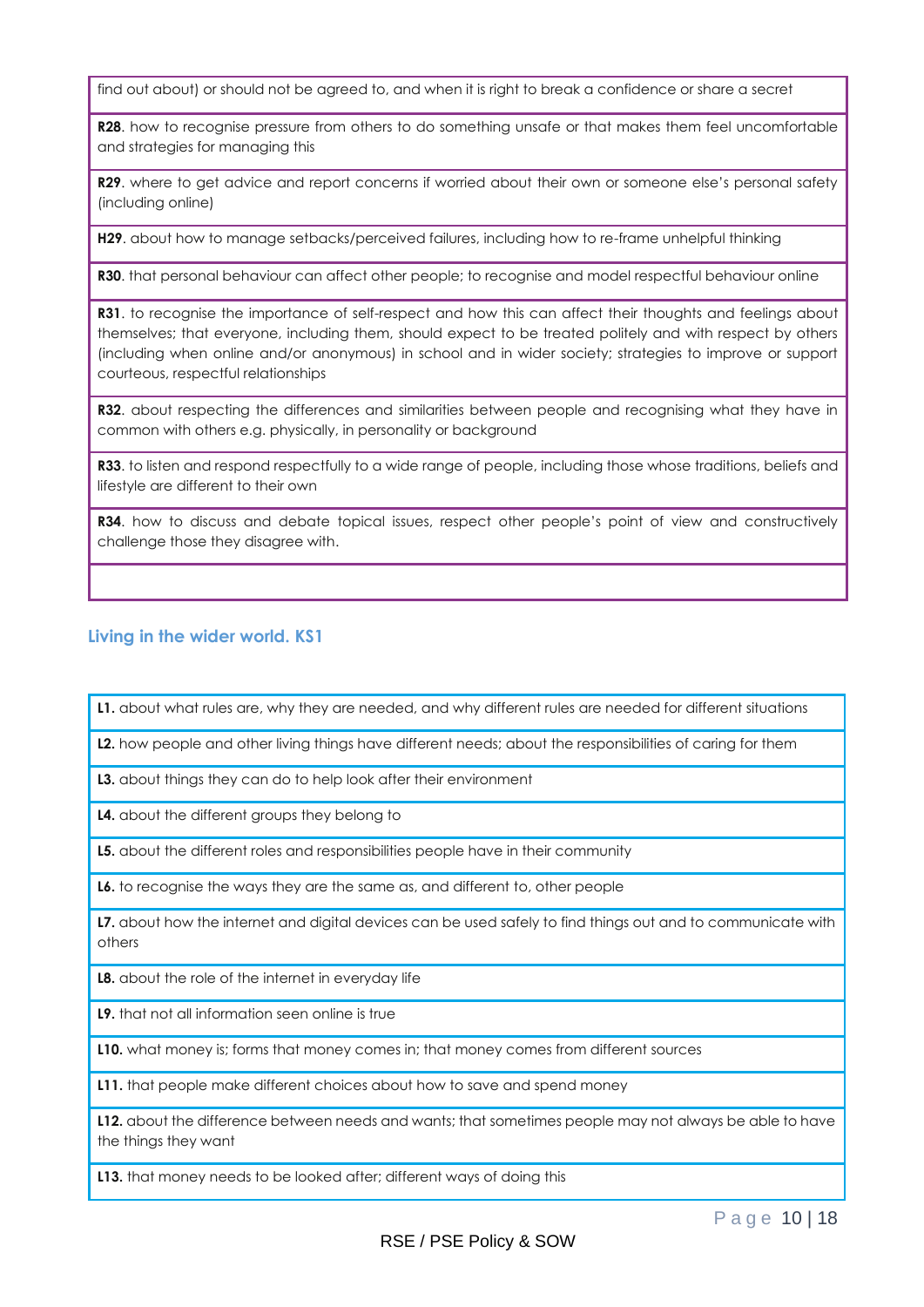**L14.** that everyone has different strengths

**L15.** that jobs help people to earn money to pay for things

**L16.** different jobs that people they know or people who work in the community do

**L17.** about some of the strengths and interests someone might need to do different jobs

#### **Living in the wider world KS2**

**L1.** to recognise reasons for rules and laws; consequences of not adhering to rules and laws

**L2.** to recognise there are human rights, that are there to protect everyone

**L3.** about the relationship between rights and responsibilities

L4. the importance of having compassion towards others; shared responsibilities we all have for caring for other people and living things; how to show care and concern for others

**L5.** ways of carrying out shared responsibilities for protecting the environment in school and at home; how everyday choices can affect the environment (e.g. reducing, reusing, recycling; food choices)

**L6.** about the different groups that make up their community; what living in a community means

**L7.** to value the different contributions that people and groups make to the community

**L8.** about diversity: what it means; the benefits of living in a diverse community; about valuing diversity within communities

**L9.** about stereotypes; how they can negatively influence behaviours and attitudes towards others; strategies for challenging stereotypes

**L10.** about prejudice; how to recognise behaviours/actions which discriminate against others; ways of responding to it if witnessed or experienced

**L11**. to appreciate the range of national, regional, religious and ethnic identities in the United Kingdom

**L13.** about some of the different ways information and data is shared and used online, including for commercial purposes

**L14.** about how information on the internet is ranked, selected and targeted at specific individuals and groups; that connected devices can share information

**L15.** recognise things appropriate to share and things that should not be shared on social media; rules surrounding distribution of images

**L16.** about how text and images in the media and on social media can be manipulated or invented; strategies to evaluate the reliability of sources and identify misinformation

**L17.** about the different ways to pay for things and the choices people have about this

**L18.** to recognise that people have different attitudes towards saving and spending money; what influences people's decisions; what makes something 'good value for money'

L19. that people's spending decisions can affect others and the environment (e.g. Fair trade, buying singleuse plastics, or giving to charity)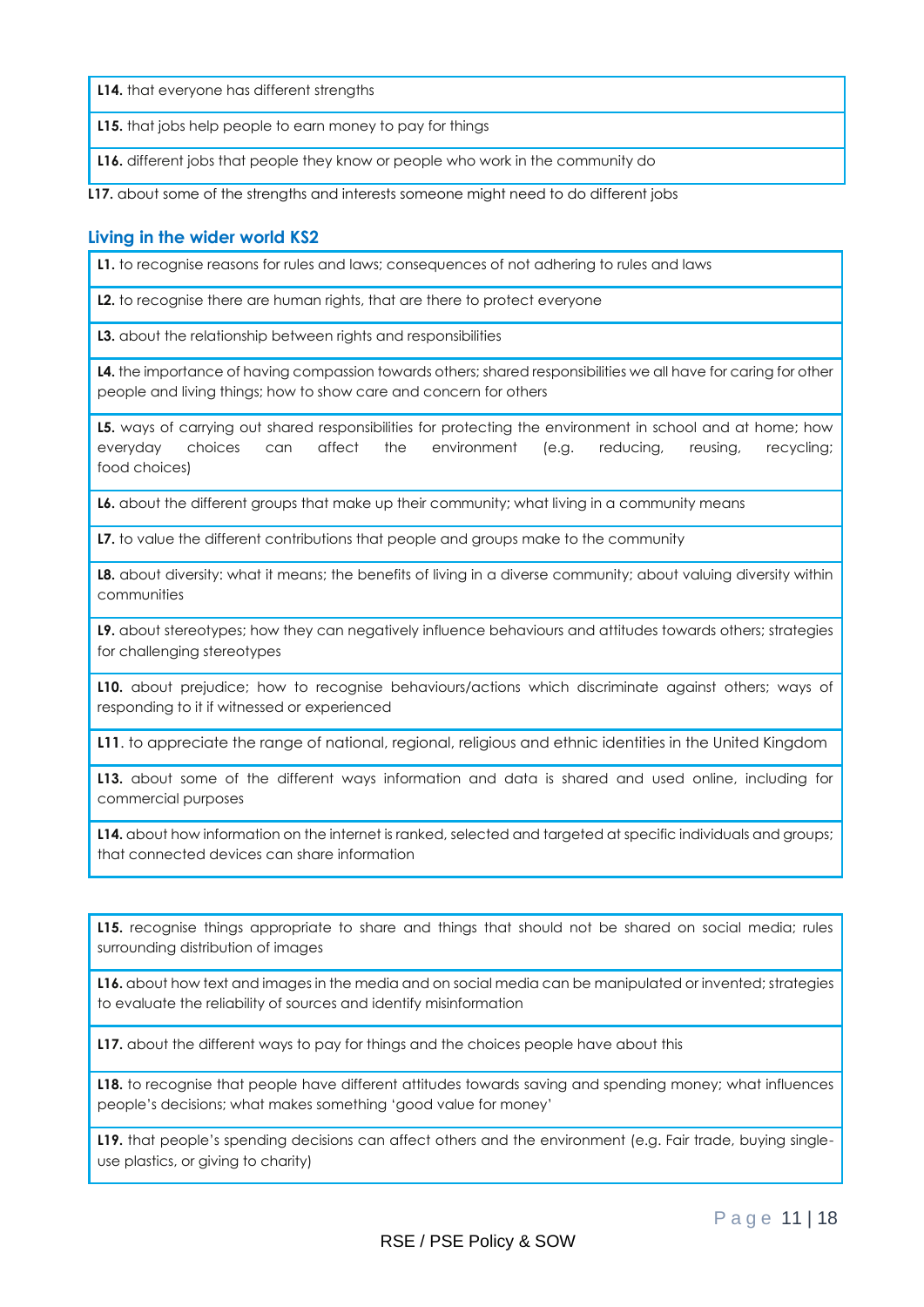**L20.** to recognise that people make spending decisions based on priorities, needs and wants

**L21.** different ways to keep track of money

**L22.** about risks associated with money (e.g. money can be won, lost or stolen) and ways of keeping money safe

**L23.** about the risks involved in gambling; different ways money can be won or lost through gambling-related activities and their impact on health, wellbeing and future aspirations

**L24.** to identify the ways that money can impact on people's feelings and emotions

**L25.** to recognise positive things about themselves and their achievements; set goals to help achieve personal outcomes

**L26.** that there is a broad range of different jobs/careers that people can have; that people often have more than one career/type of job during their life

**L27.** about stereotypes in the workplace and that a person's career aspirations should not be limited by them

**L28.** about what might influence people's decisions about a job or career (e.g. personal interests and values, family connections to certain trades or businesses, strengths and qualities, ways in which stereotypical assumptions can deter people from aspiring to certain jobs)

**L29.** that some jobs are paid more than others and money is one factor which may influence a person's job or career choice; that people may choose to do voluntary work which is unpaid

**L30.** about some of the skills that will help them in their future careers e.g. teamwork, communication and negotiation

**L31.** to identify the kind of job that they might like to do when they are older

**L32.** to recognise a variety of routes into careers (e.g. college, apprenticeship, university)

## **SUMMARY OF THE WORK COVERED IN RELATIONSHIP AND SEX EDUCATION**

This is a summary of the scheme of work currently used at Castle House Preparatory School. Each year, the scheme is modified slightly to accommodate the specific needs of the individual children. However, we have found that this outline of work does embrace the main teaching points we wish to cover and seems suited to the general level of understanding of the children in Years 5 and 6. The staff concerned will continue to review and update the scheme each year, this will be Mrs Elizabeth Butler and Mr Gavin Hill.

Sex and relationship education usually takes place during the last half of the Summer Term. Before beginning the lessons, a detailed letter is sent to parents explaining that sex and relationship education will be part of the curriculum at a future date. No specific dates are given. The parents are invited to come into school and the staff involved explain the content of the scheme of work and show parents the resources, including videos which the children will be seeing. Parents have the right to withdraw their child from all or part of the sex education programme that we teach in our school. If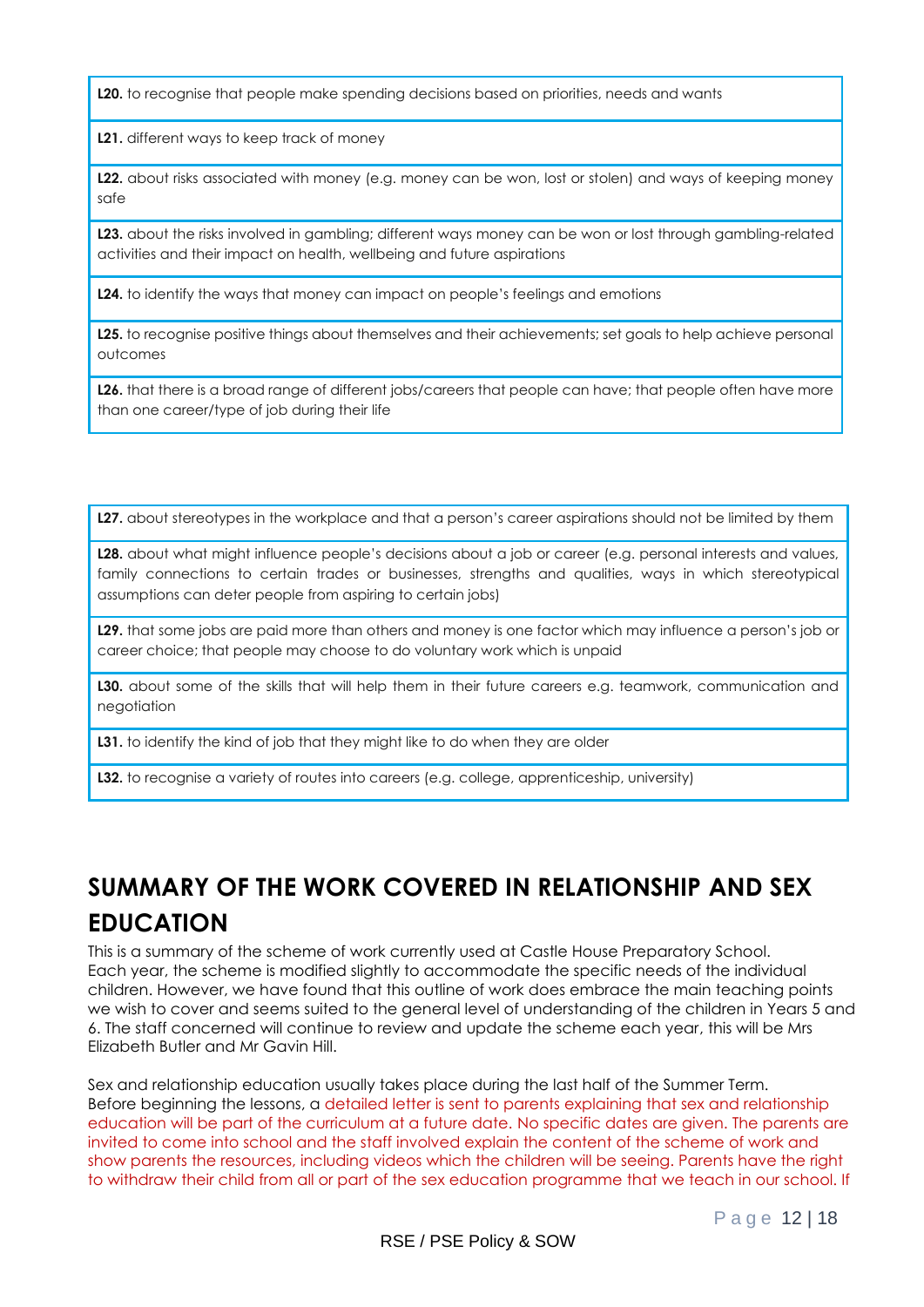a parent wished their child to be withdrawn from Sex education lessons, they should discuss this with the head teacher and make it clear which aspects of the programme they do not wish their child to participate in. Parents are not allowed to withdraw children from those parts of the statutory National Curriculum. See below:

#### *National Curriculum Science*

#### *KEY STAGE 1*

*a) to recognise and compare the main external parts of the bodies of humans* 

*b) that animals including humans, move, feed, grow, use their senses and reproduce* 

*c) that humans and animals can produce offspring and these grow into adults* 

 *d) to recognise similarities and differences between themselves and others and treat others with sensitivity* 

#### *KEY STAGE 2*

 *a) that the life processes common to humans and other animals include nutrition, growth and reproduction.* 

 *b) about the main stages of the human life cycle.* 

At the beginning of the first session on sex education, an explanation is given to the whole class about: - What we mean by RSE

- Why and how we are going to approach it in school

**The scheme of work for RSE has been updated for summer 2022. Going forwards we shall be using the basis of this scheme every year, but it will be constantly reviewed to move with the current climate, as many aspects of teaching are fluid and the constantly changing threats to pupils online safety have to be taken into account every year when teaching this subject. The scheme we have adopted is: "Respect Yourself Transition Programme" developed by Shropshire County NHS Primary Care Trust. We shall also use elements of the NSPCC Speak Out Saty safe programme. <https://lawleyprimary.co.uk/media/3244/year-6-7-transition.pdf>**

#### **This link will take you to the programme in its PDF form.**

#### **This is a copy of the letter parents will receive in the summer term:**

Dear Parents June/July 2022

At Castle House we believe that promoting the health and well-being of our pupils is a vital part of their overall education. We do this through our Personal, Social and Health Education (PSHE) curriculum, alongside our pastoral care systems. The aim of the PSHE curriculum is to help our pupils to make safe and informed decisions during their school years and beyond.

Relationships and Sex Education (RSE) is part of the PSHE curriculum, and we will be teaching RSE over the next few weeks to year 6.

RSE is compulsory, and we believe that your child's understanding of RSE is of paramount importance. As parents/carers you have the right to withdraw your child from certain aspects of this programme but **not** from the national curriculum expectations.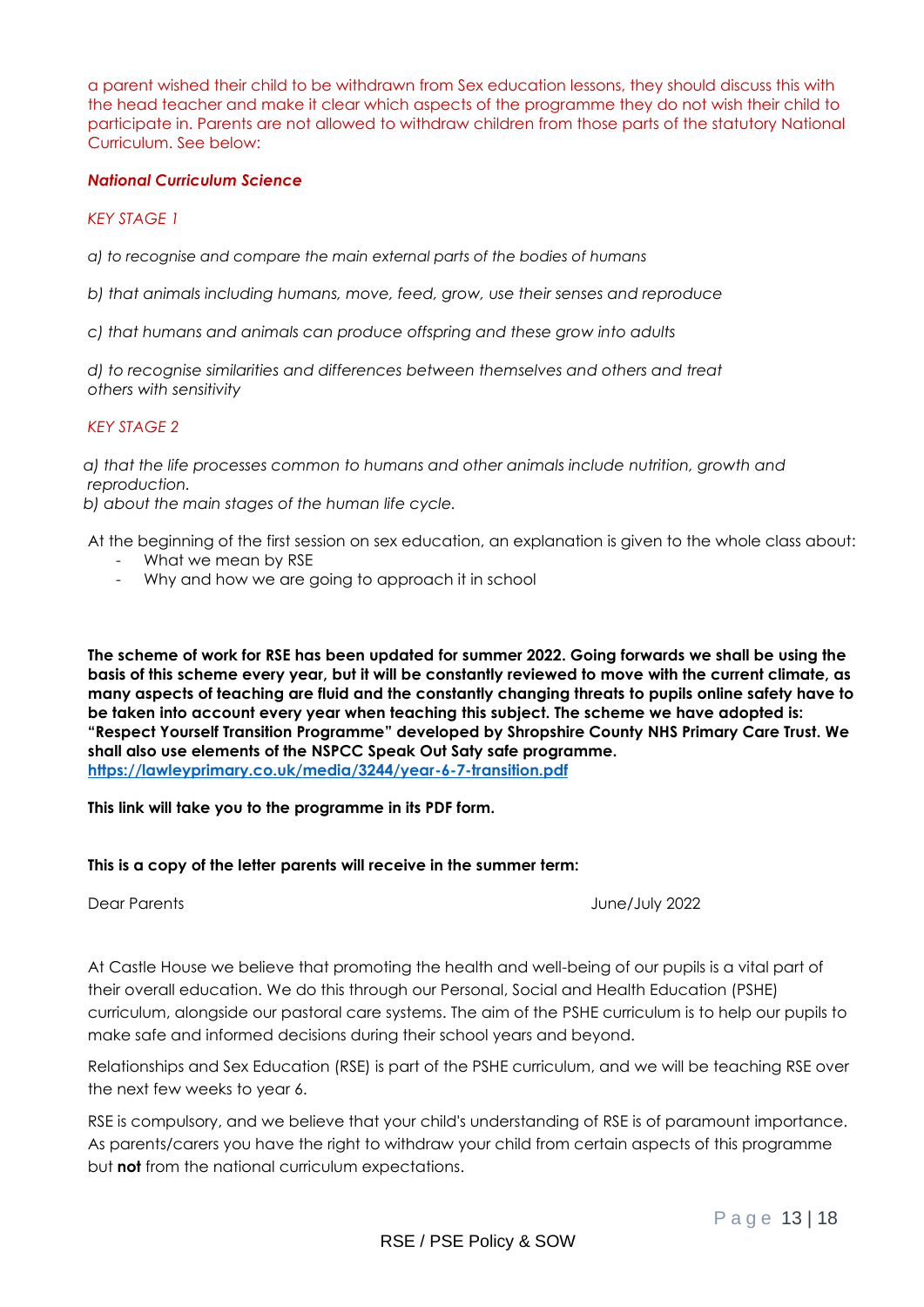It is possible that If withdrawn, pupils may try to "research" information online, or talk to classmates, both of which may result in inappropriate, confusing or upsetting content or ideas. We feel that delivering the information in a controlled and safe space with trusted staff, will arm the pupils with the knowledge they need in the right environment. There will be plenty of opportunities for discussion and every question will be answered, each pupil's privacy will be respected, and no one will be asked to reveal personal information.

The scheme we shall deliver will be based on Shropshire County NHS Primary Care Trust "Respect Yourself Transition Programme", plus elements of NSPCC Speak Out Stay Safe. This year we shall be extending the programme to include work on relationships with women and girls, sexual harassment, peer on peer abuse, LGBTQ+ relationships and gender-based work, all in an age-appropriate way that the children can understand. It is vital that the children have an embedded understanding of these aspects of life before they begin senior school where their horizons will be broadened considerably.

#### **Safeguarding.**

As Head of Pastoral care and the Designated Safeguarding Lead, I am perfectly placed to deliver this course with Mr Hill. Should any safeguarding concerns arise at any time during the course, I will be on hand to attend to them personally. The children will also be offered the opportunity to talk to either of us in the days "afterwards" if they have any further concerns or were too embarrassed to speak up in class (we shall also have an anonymous questions box on hand every day). I have also written Child Friendly Policies which I will be handing out to Year 6 to keep, on Safeguarding, Bullying, Peer on Peer Abuse, Mental Health and Online Safety.

Please see page 2.

Page 2

#### **Withdrawing your child.**

Should you wish to come into school on Wednesday 8<sup>th</sup> June at 4.00pm to meet with Mr Hill and myself, we will discuss any concerns you may have. Please e mail the school if you wish to attend.

After the meeting you may inform us if you wish to withdraw your child from aspects of the scheme. We feel that when you are familiar with the content and have had a chance to look at the booklet and talk to us, you can make an informed decision. We will assume you are **not** withdrawing your child if we do not hear from you.

Parents are the most important educators of young people in personal issues and many welcome the support that school can offer to supplement their home teaching. You may find that your child starts asking questions about the topic at home, or you might want to take the opportunity to talk to your child about issues before the work is covered in school.

We have enclosed the children's handbook "Growing Up ok" for you to look through, and a copy will be given directly to your child which will benefit Year 6 at this time and going forwards into senior school.

With kind regards,

Gavin Hill **Elizabeth Butler**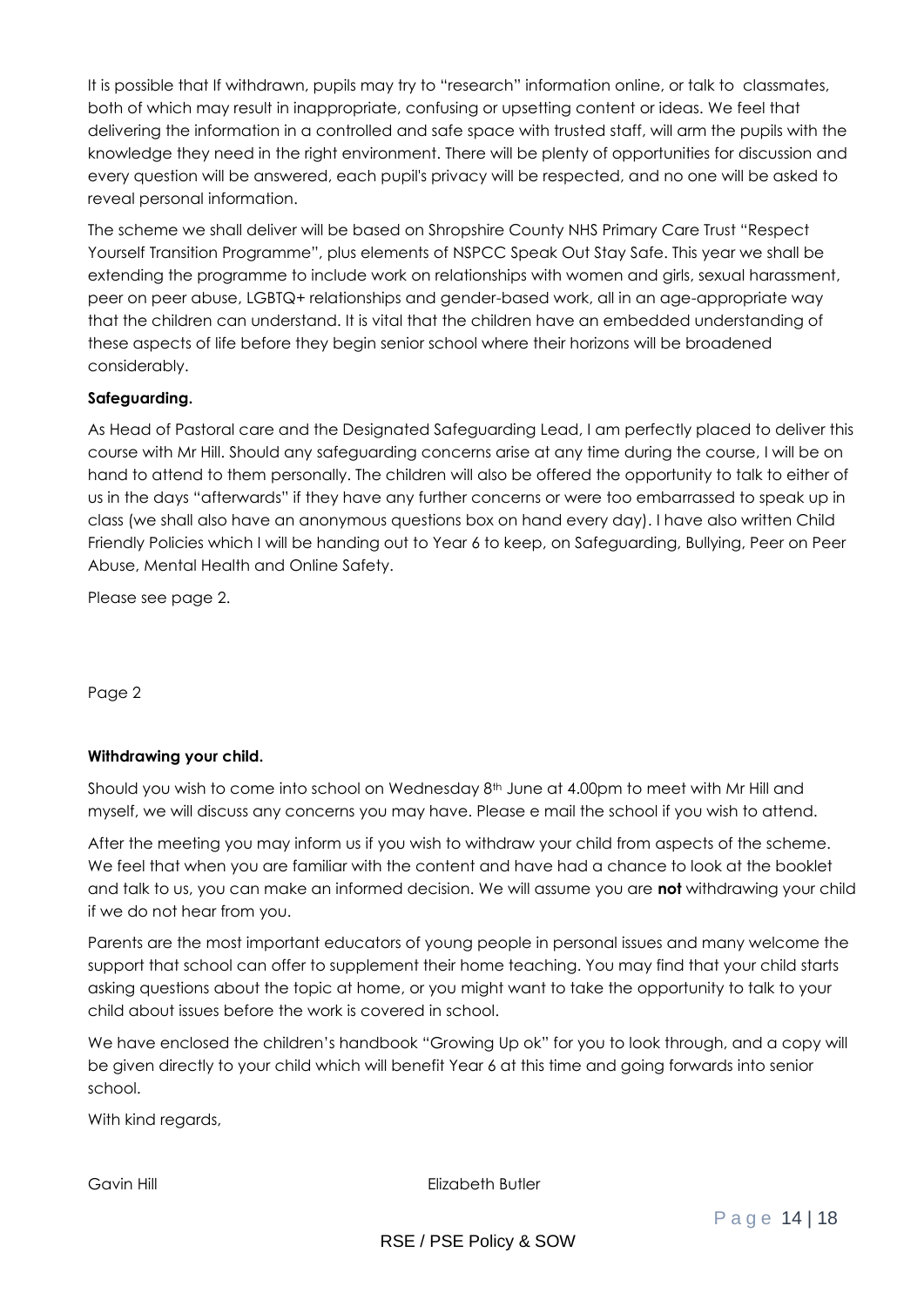Year 6 Form Tutor **Manufation Care** Deputy Headteacher **Designated Safeguarding Lead** 

Head of Curriculum Development Mental Health Lead, School Counsellor.

### **RSE lesson plan overview 2022/onwards Year 6.**

Gavin Hill, Elizabeth Butler.

**Letter to parents** to be sent out a week before delivery of programme. Letter includes option to withdraw child from certain areas of the programme (not the mandatory national curriculum areas) Letter includes invitation to attend pre delivery meeting with GH EB.

**Meeting** to include discussion of the contents of the programme, question and answer session, and introduction to the booklet **"Growing Up Ok!"** Parents will be given a copy of the booklet and our Child Friendly Policies, both of which will also be given to year 6 in the first lesson.

**Provisions** will be made from the outset for SEND pupils and the maturity of the class, in how we proceed at every lesson.

#### **DELIVERY OF PROGRAMME**

Teaching to be adapted daily as to length and pace of the sessions, according to how well received and how mature pupils are. If it is going well and time allows, move on at the desired pace.

- Introductory chat and ice breaker.
- Hand out class "Charter" page 7
- Hand out and read out "Ground Rules" (lesson 1 page 1:1)
- Ask the three set questions page 14, score 1-10. (Analyse results later to influence next steps).
- Introduce Boz Baz characters (themed throughout) Question box (box to remain in situ for whole programme for anonymous questions)

There is a CD which runs throughout the programme, called SENSE:

CD contents:

Growing up and Keeping Safe KS2 Under Being Healthy, select Sex section What does love mean? (Children talking) 1 m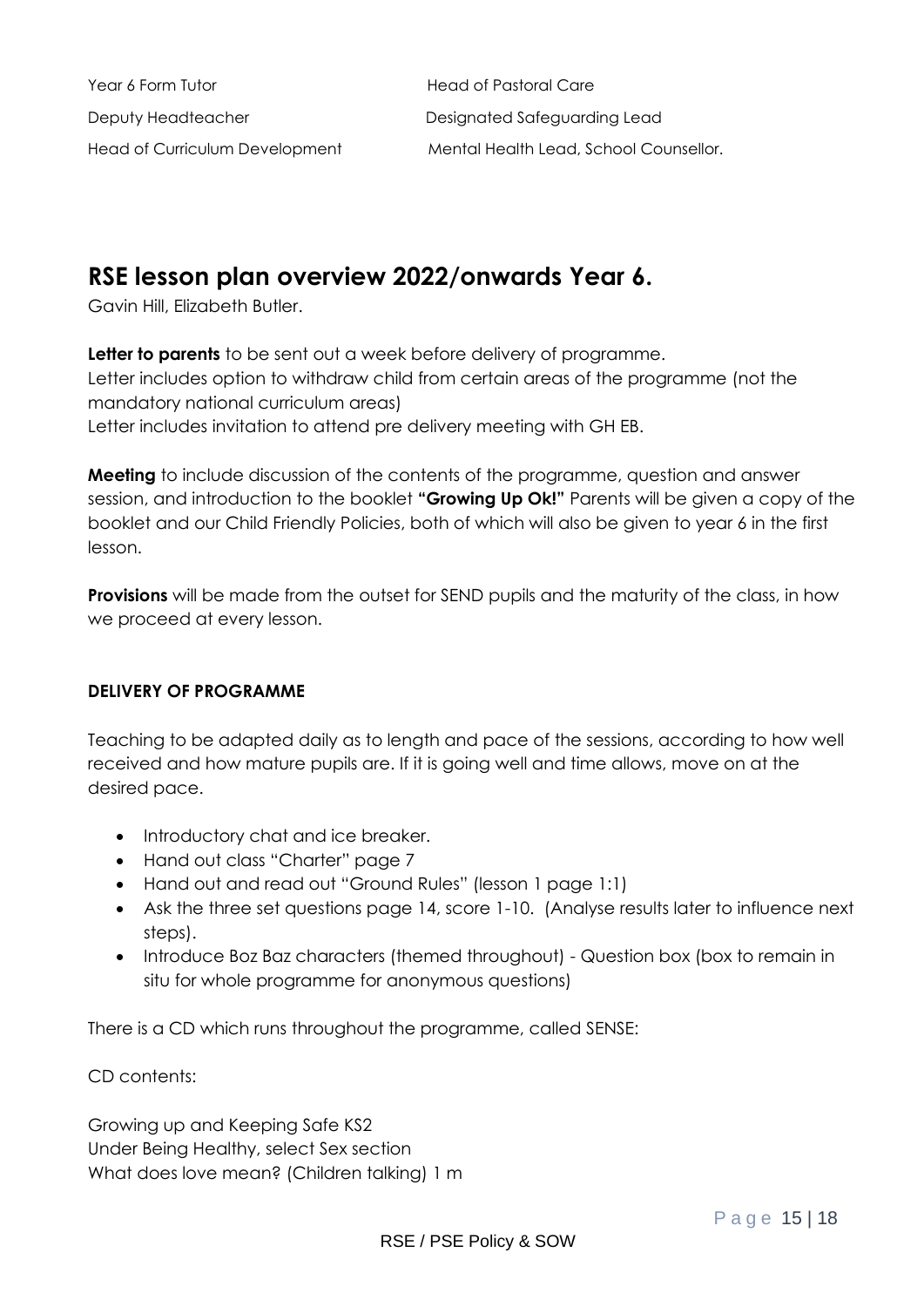What do we mean by the word sex? (Children talking) 2 m Where do babies come from? (Children talking) 1 m When do you know when to have sex? (Cartoon characters talking) 1 m Why do people have sex? (Cartoon characters talking) 1 m Others' views (Cartoon characters taking) 1 m

Under Being Healthy, select Puberty section What is puberty? (Children talking) 1 m What happens to boys during puberty? (Children talking) 1 m What happens to girls during puberty? (Children talking) 1 m Growing up changes in puberty (narrator) 1 m Specific physical and emotional changes with cartoon characters 7 m

#### **START CD "Puberty" watch video**

Boz and Baz begin aged ten.

- Hand out Boz Baz pictures and images 2:3 (lesson 2- 2<sup>nd</sup> page)
- Pupils contribute and add facts, but the basis of Boz Baz is as follows...
- Boz (F) age 10, lives with her family, has a pet dog, likes music and dancing.
- Baz (M) age 10 lives with mum, parents divorced, visits dad at weekends, loves football and gaming. The characters are created by the pupils by adding facts about their lives.
- Two main characters are used throughout the Respect Yourself programme Boz (female), Baz (male). There are images of them aged 5, 9, 14 and 20. They are used as a distancing technique so pupils can explore issues and concerns via a third party (please see 'Creating Character guidance' (2.1)). Boz and Baz appear in several Shropshire publications such as school nurse leaflet and to advertise CHAT (confidential help and advice for teenagers) and the Respect Yourself booklets. They provide a recognisable, consistent brand for young people across Shropshire.

#### **PLAY CD "Boy Girl Changes"**

- Hand out Boz Baz pictures age 14
- Hand out puberty quiz
- Allow plenty of time for discussion
- Read book "Hair in Funny Places" from PDF.

Read mummy laid an egg (from PDF)

**SHOW CD.** (What does sex mean, where do babies come from, what is love, when do you know when to have sex) we will be extremely sensitive about how this is delivered, this means taking into account the pupils' maturity and SEND pupils. Time will be taken to make sure this is well understood.

• Hand out card game (look at Y6 lesson 4 activities)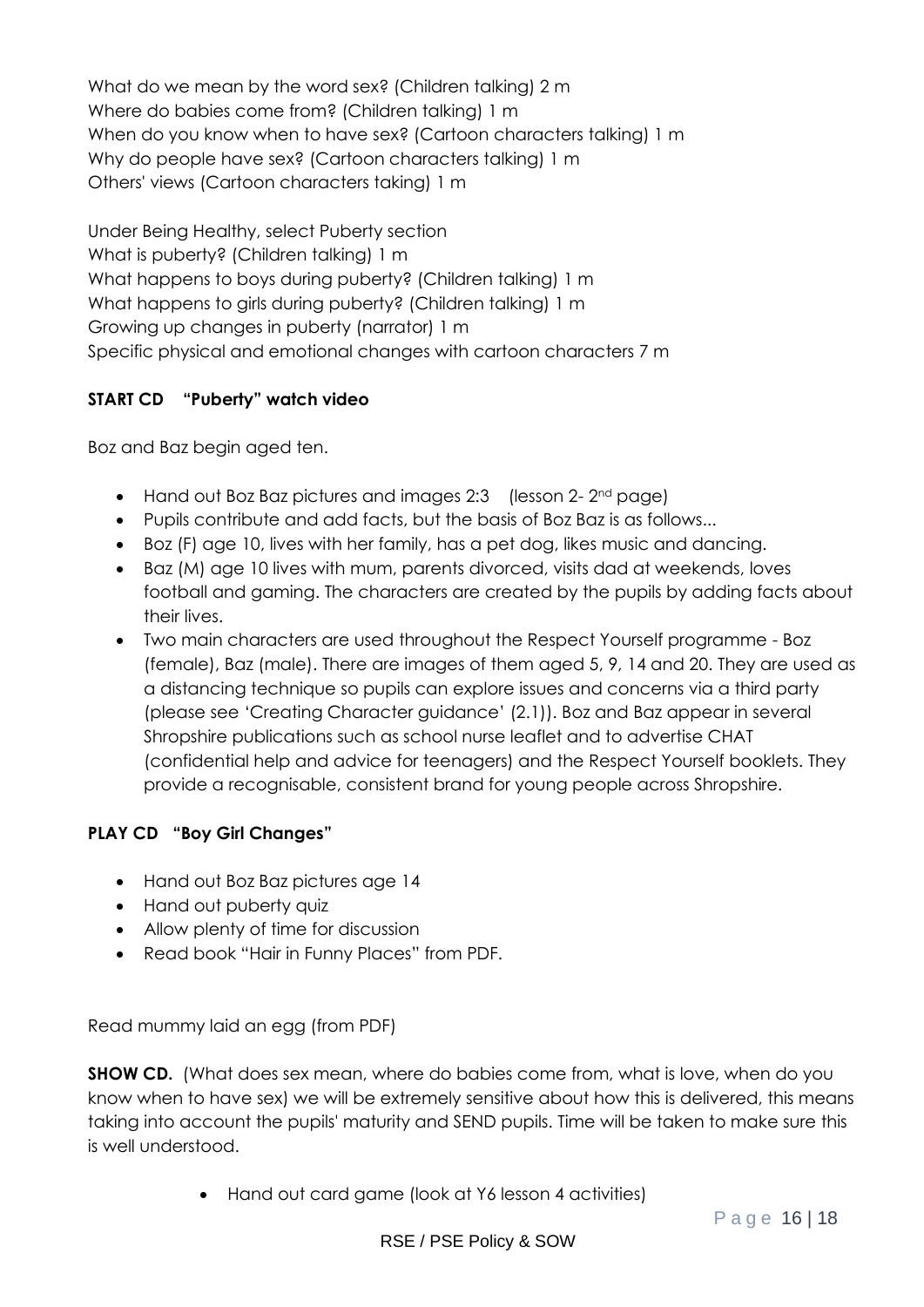- Discuss CONSENT, No means NO
- Discuss sexual violence (non-consensual sex) in a way pupils can understand
- Show consent video "Cup of Tea" (assess maturity of class and SEND provision, re assess each year dependant on these factors).

#### **NSPCC AREA.**

- Introduce NSPCC pants section. (See separate notes and booklet) pupils are familiar with this already from school visits from the NSPCC Speak out Stay Safe programme
- Allow time for discussion
- Make sure the issue of consent is clarified.
- Remind pupils about questions box, encourage its use.

#### **SEXUALLY TRANSMITTED DISEASES - STI's**

- Discuss HIV
- Discuss all other STI and show video. We have videos from various sources to explain STI issues, including Amaze.org. We shall also spend time discussing this in detail so that the pupils understand fully how to take care of themselves and others.

#### **MENSTRUATION**

- Further discussion for girls with EB separately if needed. EB show video again if needed. Show pupils sanitary products which we have in school. Encourage pupils to talk to their parents/carers about periods and reassure them. Explain that there will be a pastoral lead at their next school who can help them with personal issues and provide products.
- Re visit "giving birth" if needed.

#### **FINAL LESSON.**

#### **SEXUAL HARASSMENT**

- Refer to P21 of the Growing up ok booklet
- Show video from Amaze.org which is age appropriate.
- Allow plenty of time for discussion as this is especially important.

#### **RELATIONSHIPS/RESPECTING WOMEN AND GIRLS**

- Refer to what is acceptable/unacceptable
- Refer to domestic violence, make sure it is understood that this can happen to anyone and does not just refer to men hurting women.

Page 17 | 18